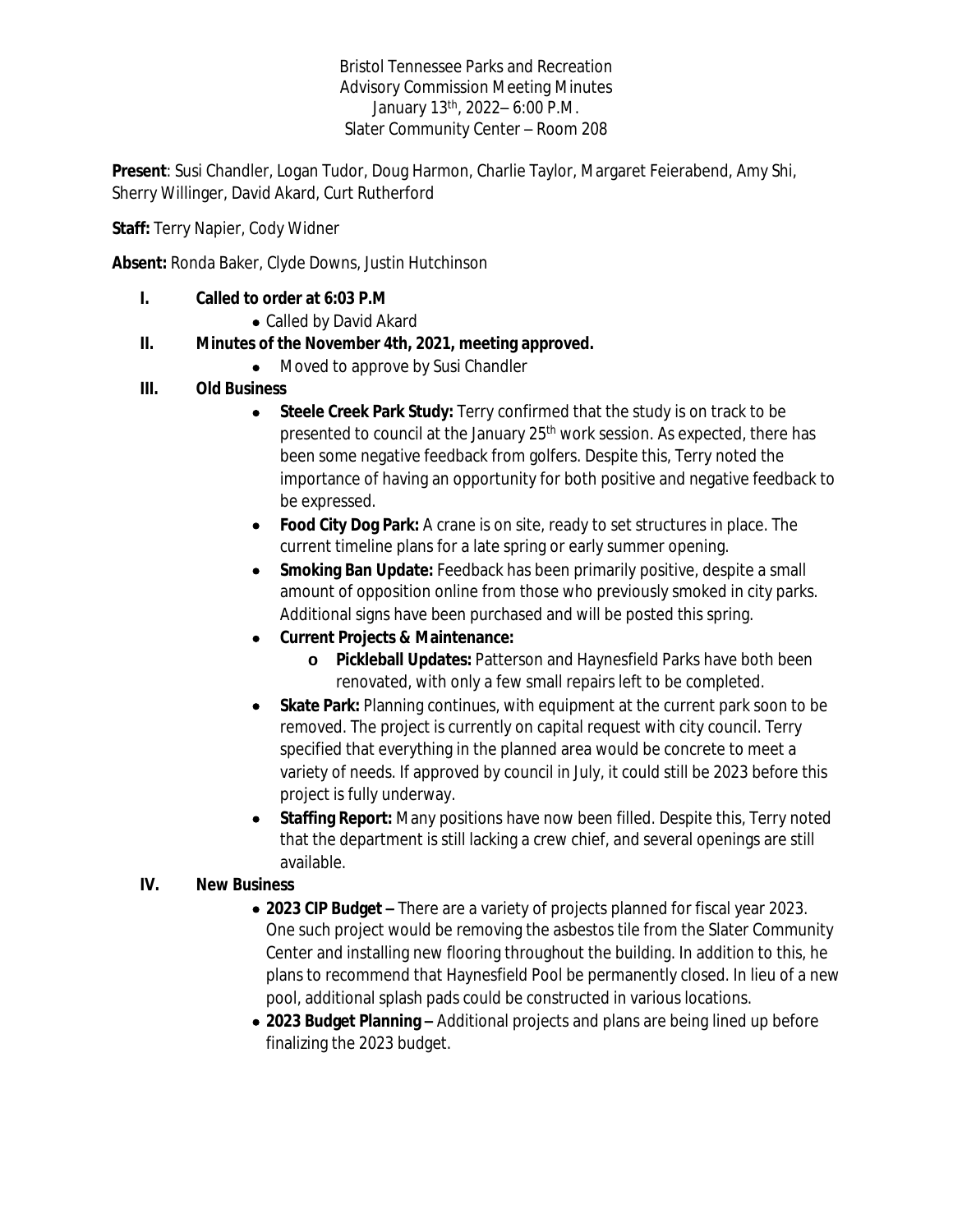- **Winter Projects**
	- **Rock Cut Trail –** Grounds crews have been working steadily to improve the trail. It is halfway completed, with the remaining work to be done later this winter or in early spring.
	- **Tree/Stump Removal –** A stump grinder has been rented for the full month of January to remove a variety of stumps throughout the parks.
	- **Cleanup of park areas –** Alongside the stump removal, workers are focusing on trimming overgrowth and filling holes in a variety of the park areas.
- **Nature Center Projects**
	- **Atrium Ceiling –** With the assistance of an outside group, the ceiling of the atrium is going to be wrapped.
	- **Work / Storage Room -** Work has recently resumed and hopefully will be completed in the coming weeks.
	- **Apiary Storage Interior** Staff are currently working on solar panels and other improvements to power the building.
- **Spring & Summer Activity Planning**
	- **Downtown Music Series (25th Anniversary) –** A larger than normal concert on June 18<sup>th</sup> will kick off the summer. Additionally, the music series season has been shortened by 3 weeks due to cooler weather and decreased attendance later in the fall.
	- **6<sup>th</sup> Street Concert Series –** The performances in this area will likely focus on jazz and blues, offering a change from traditional music at the downtown center.
	- **Touch a Truck Event –** The event is planned to be held at the downtown center, with local city departments and businesses lending vehicles.
	- **Nerf Wars –** Planned for a few different dates in the spring and summer, this event at Steele Creek Park will offer opportunities for families who want to participate in the popular foam dart game. Terry noted this event, and several other "social sports" options are part of the department's efforts to get the community re-engaged in outdoor and physical activities that have been neglected during the pandemic.
	- **Halloween Event –** There are plans to incorporate pumpkins by placing them on Styrofoam to float on the lake. Terry noted that everything placed in the lake would be discretely removed after floating away from the gathering.
	- **Social Sports 2022 –** Prospective "social sports," focusing on physical activities for adults, include kickball, tailgate parties, and cornhole.

# **V. Board Comments**

 **Doug Harmon –** Acknowledged the effectiveness of the leaf pickup services the city provides.